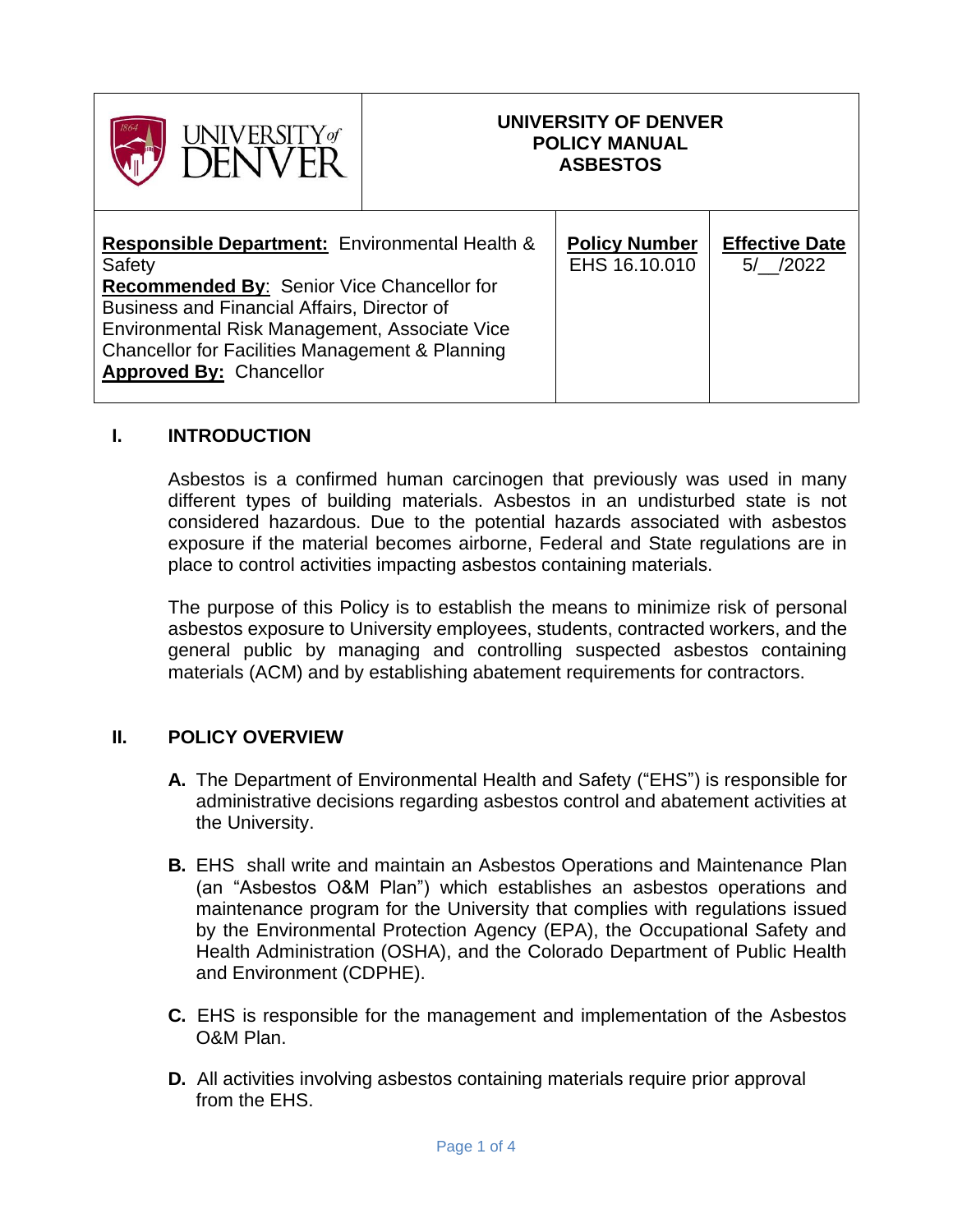**E.** EHS will serve as the University liaison with regulatory agencies and serve as the clearinghouse for the dissemination of information, as well as regulatory and University requirements, for asbestos related activities.

## **III. PROCESS OVERVIEW**

- **A.** EHS Responsibilities
	- **1.** Maintain annual state certification as an asbestos inspector/project manager;
	- **2.** Provide bulk asbestos sampling when available;
	- **3.** Investigate potential asbestos exposure incidents;
	- **4.** Review documents for proposed asbestos activities including inspection reports, statements of work, and air monitoring results to ensure compliance with applicable government regulations; and
	- **5.** Provide or arrange for asbestos awareness training for University employees.
- **B.** Facilities Management & Planning Responsibilities
	- **1.** Obtain the services of qualified asbestos inspectors to perform asbestos inspections, abatement contractors to perform abatement work, and air monitoring specialists to perform air monitoring as needed;
	- **2.** Barricade areas where suspect or confirmed friable ACM has been disturbed;
	- **3.** Maintain records of confirmed ACM in buildings including material description, location, and condition;
	- **4.** Label confirmed ACM;
	- **5.** Maintain documents of contractor abatement activities;
	- **6.** Verify that any asbestos contractor performing work onsite has adequate training;
	- **7.** Notify EHS of proposed construction activities in which a potential asbestos hazard exists;
	- **8.** Provide EHS with contractor documents including statements of work, asbestos monitoring reports, and any other relevant documents concerning construction activities in which asbestos is involved; and
	- **9.** Verify University employees are adequately notified of and protected from asbestos abatement activities.
- **C.** Other Requirements
	- **1.** Asbestos Survey(s). An asbestos survey meeting the requirements of Federal and State regulations shall be completed prior to the commencement of any renovation, remodeling or demolition project involving a University owned building; component of a University owned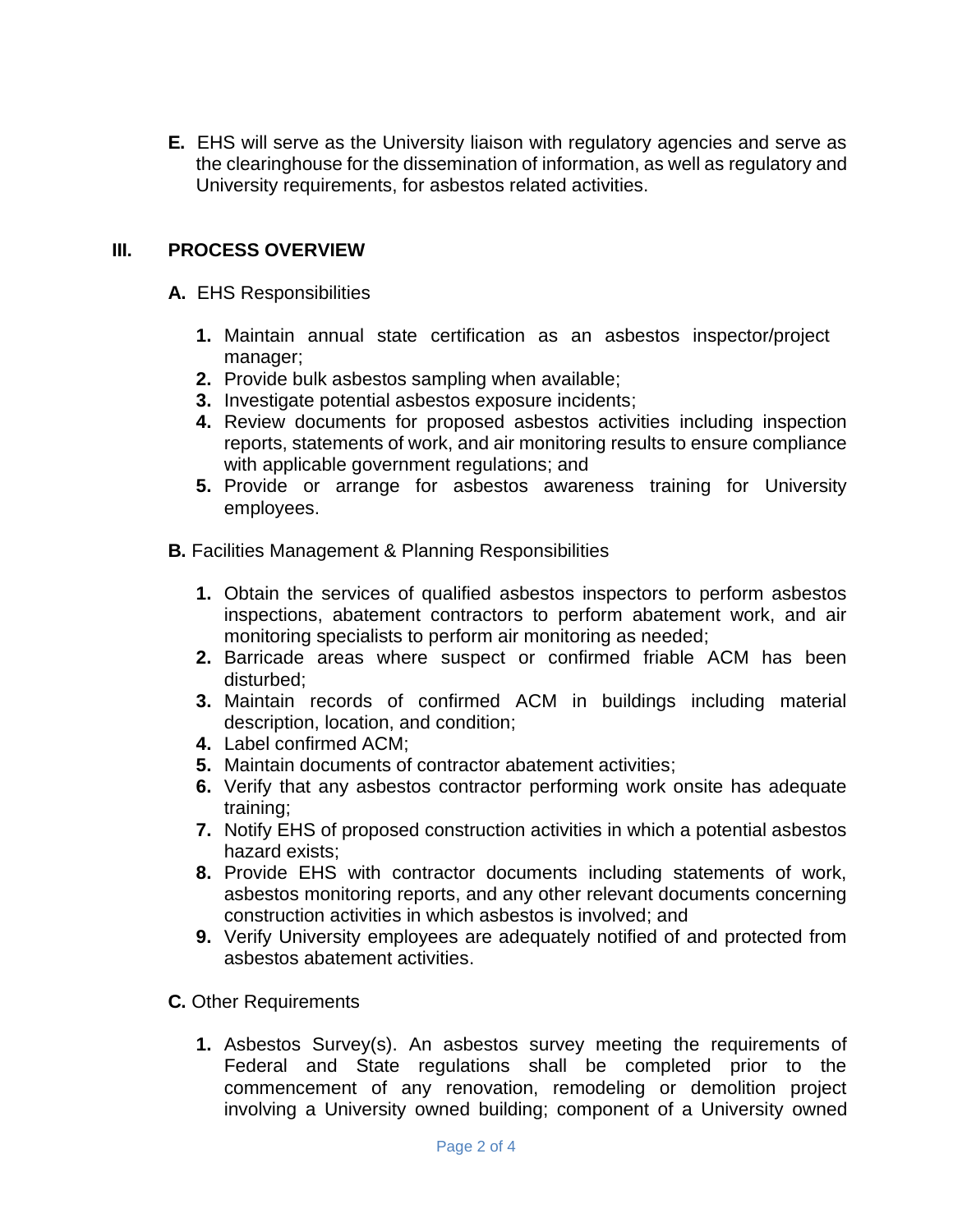building or of a building scheduled to be purchased by the University.

- **2.** Disturbance Response. In the event of a disturbance of confirmed or suspected ACM the area will be isolated or otherwise protected from additional disturbance or personnel access. This may include evacuating personnel and/or isolating the building ventilation system. EHS should be notified immediately and will provide recommended response actions to Facilities Management Department.
- **3.** Training.
	- **a.** University personnel involved in the removal of asbestos-containing materials must have training appropriate to their assigned job duties. No University employee shall perform any Permit-Required Abatement (as defined below). Permit-Required Abatement of asbestoscontaining materials (ACM) shall be performed under controlled conditions by asbestos abatement workers trained via the EPA Model Accreditation Plan and licensed by [CDPHE.](https://cdphe.colorado.gov/aqcc-regulations)
	- **b.** All maintenance personnel with the potential to come into contact with an asbestos containing material during their normal work assignment are required to have annual asbestos awareness training. Annual awareness training is provided by EHS.
- **4.** Recordkeeping.
	- **a.** Copies of all documentation related to asbestos activities including the consultant and contractor final reports and waste disposal manifests must be provided to EHS within 45 days of the completion of an abatement project.
	- **b.** EHS shall be responsible for maintaining and archiving all asbestos related documentation for the time mandated by federal regulatory requirements.

## **IV. DEFINITIONS**

- **A. "Asbestos Containing Material (ACM)"** means material containing 1% or more of asbestos.
- **B. "Disturbance"** means activities that disrupt the matrix of ACM or presumed ACM, crumble or pulverize ACM or presumed ACM, or generate visible debris from ACM.
- **C. "Friable"** means material, when dry that may be crumbled or pulverized or reduced to powder by hand pressure.
- **D. "Permit Required Abatement"** means any abatement of ACM in excess of 160